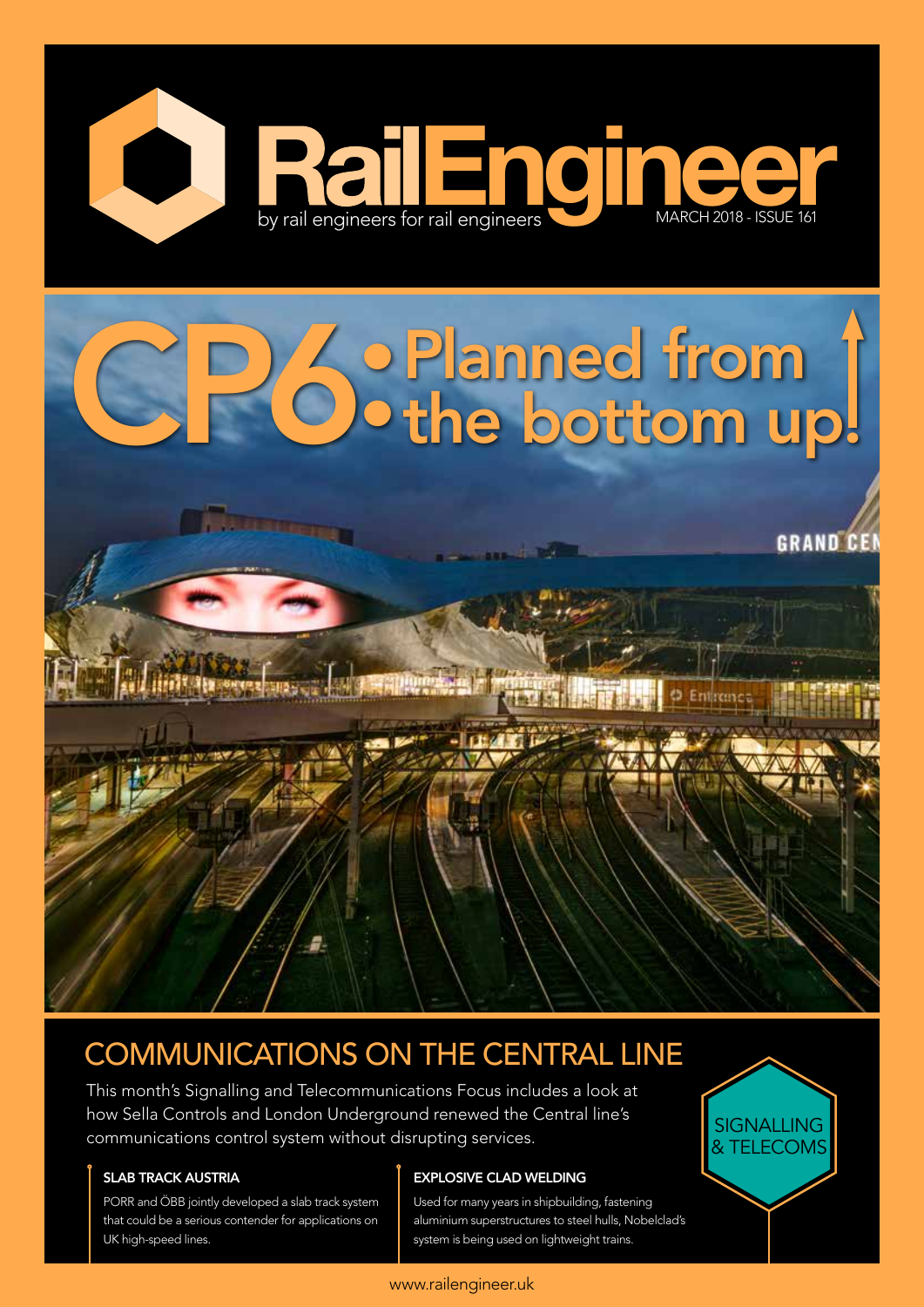# RAIL ENGINEER MAGAZINE



Feature

 $\left|\bigcirc\right>$   $\right|$  News

24

HS2 stations, Infrarail, Hyperloop, Finland.

**14 CP6: Planned from the bottom up**<br>
Network Rail's Strategic Business Planned CP<br>
Was calculated. Network Rail's Strategic Business Plan for CP6, and how it was calculated.

Slab Track Austria - now a serious contender?<br>Collin Car visits PORR in Vienna to find out more<br>track development and design. Collin Car visits PORR in Vienna to find out more about slab track development and design.

> Explosive clad welding - coming to rail now Lesley Brown explains Nobelclad's technique - new to rail, but proven elsewhere.

 $62$   $\sum_{\text{certain!}}$ Are they the future for track renewal surveys? They are certainly quicker and safer.

Is hydrogen the answer?<br>David Shirres considers a report by 2040. David Shirres considers a new fuel that could replace diesel by 2040.

# Signalling & Telecoms

Tipping the balance towards a digital future<br>Steve Denniss of WSP participated in an indus<br>on the digital railway. Steve Denniss of WSP participated in an industry think tank on the digital railway.



**32** Discussion on "Making a success of the digital railway"<br>Paul Darlington talked with Mark Carne and David Wabos<br>about a new IRSE report. Paul Darlington talked with Mark Carne and David Waboso about a new IRSE report.



**388** Improving performance and capacity on the railway<br>David Bickell compares conventional signalling with ET David Bickell compares conventional signalling with ETCS.

An international metro review<br>Clive Kessell explains the latest<br>control for metros. Clive Kessell explains the latest thinking on signalling and control for metros.



80

sa

Nokia? What has it got to do with rail?<br>The answer is quite a lot - GSM-R, LTE, 50<br>of Things. The answer is quite a lot - GSM-R, LTE, 5G and the Internet of Things.

For Reducing the risk from automatic level crossings<br>Level crossings are one of the biggest sources of radiation catastrophic risk. Level crossings are one of the biggest sources of railway catastrophic risk.

**58** Communications on the Central Line<br>Sella Controls and LU replaced the cor<br>affecting services. Sella Controls and LU replaced the control system without affecting services.

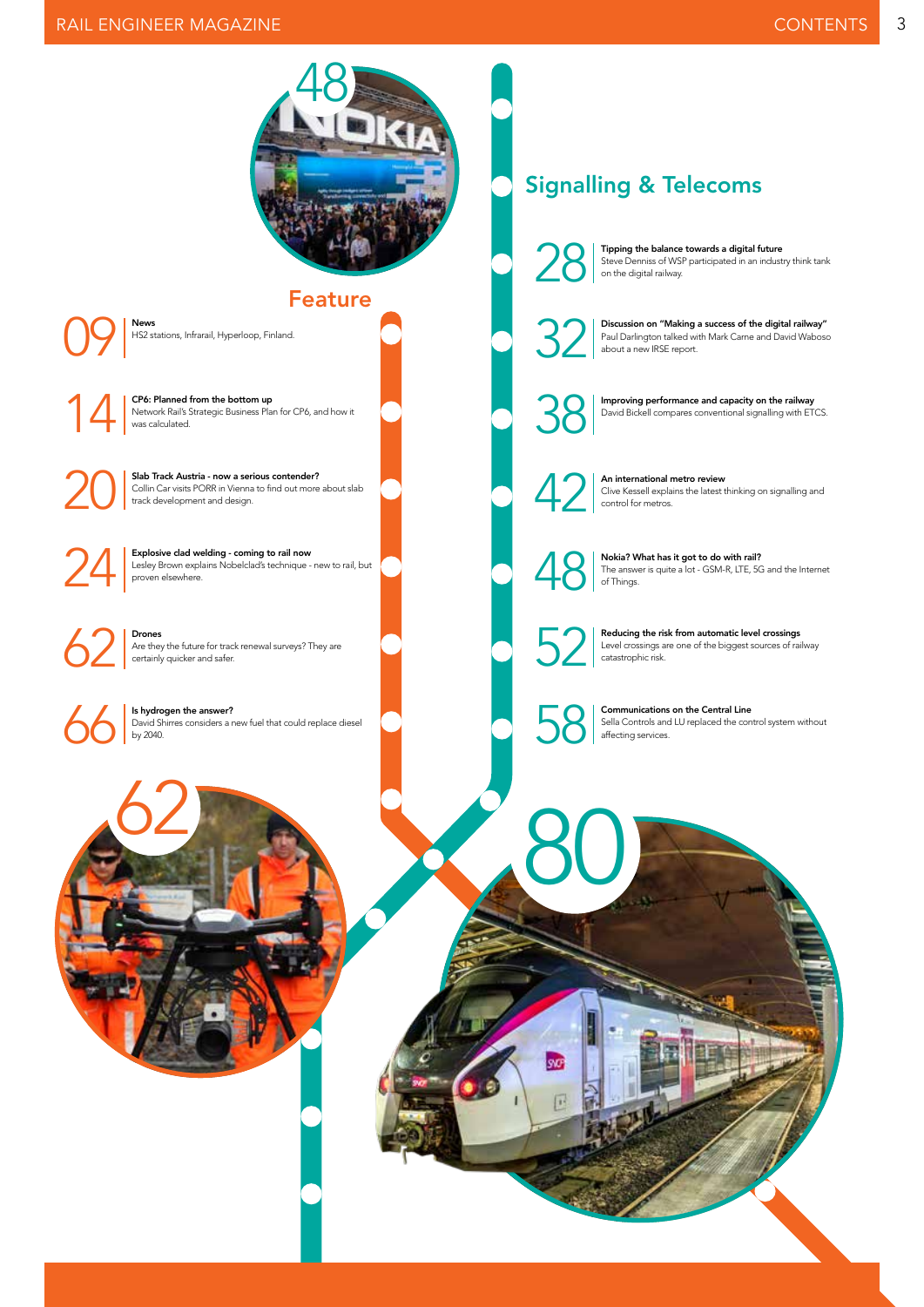# Explosive clad welding coming to rail now

Mat's in a transition joint? "More, much more, than meets the eye - when it's explosion welded," says<br>David Gauthier, Market Specialist in Multi-material<br>Transition Joints at NobelClad. Used in shipbuilding for<br>decades, th meets the eye - when it's explosion welded," says David Gauthier, Market Specialist in Multi-material Transition Joints at NobelClad. Used in shipbuilding for 'solid-state' technique for joining dissimilar metals that, due to their metallurgy, can't be welded in the traditional manner (by fusion).

"For over 40 years, we have supplied the shipbuilding industry with these joints for assembling aluminium superstructures and steel hulls," he told Rail Engineer. "Everywhere where it's useful, or necessary, to combine aluminium and steel in the structure, explosion welding is probably the most reliable solution."

The method uses extremely high levels of energy derived from civil explosives, plus the speed of impact between the two metals, to create a solid-state weld with unique properties (more of which later). "We're not mixing or modifying the metals, yet can achieve an extremely strong metallurgical bond," David explained. "Also, you could say it's a positive process, because we are using the force of an explosive to create, rather than destroy something," he added.

NobelClad has already provided its explosion-clad transition joints (part of the company's RailClad<sup>TM</sup> range of products) for Alstom's Coradia family of intercity and regional trains, to connect aluminium train decks to the steel chassis.

"With explosion welding, we produce large steel and aluminium plates, then cut them into bars around three-metres long," David Gauthier continued. "Next, these bars are machined to remove excess materials and produce a lightweight, H-shaped profile. So, for the Coradia, half the profile is in aluminium and the other half, the other side, in steel. We call it a transition joint because the customer can then weld on elements in aluminium to steel, and vice versa."

LESLEY BROWN

A typical transition joint between aluminium and steel structures.

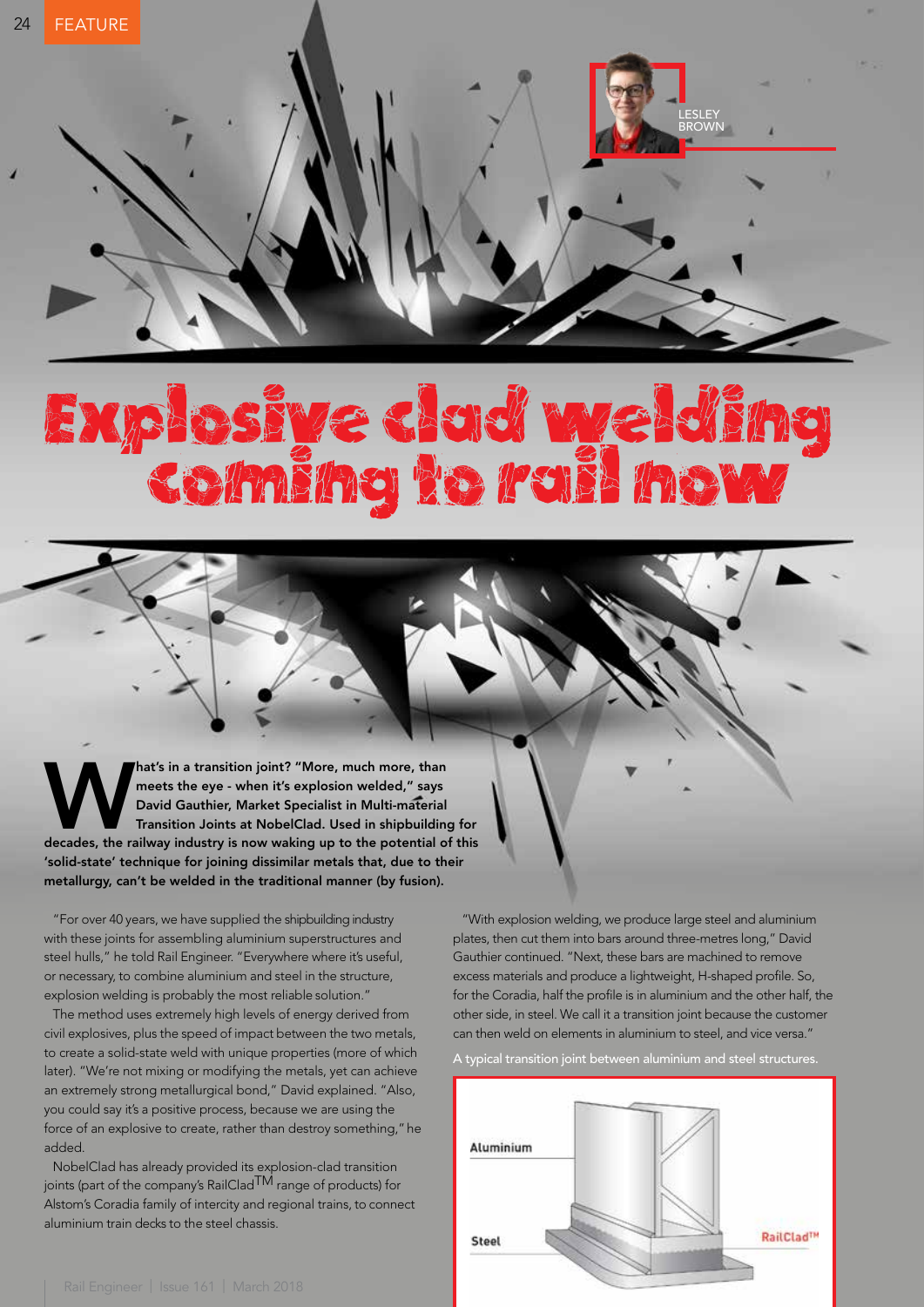

Explosion welding can replace conventional bolted joints.

NobelClad started the development process with Alstom in 2008 and deliveries in early 2010. To date, the company has supplied these transition joints for 1,000 coaches that are already in service.

# Unique properties

For rail engineers, joining highly dissimilar metals such as aluminium to steel represents a challenge during assembly design. Innovative thinking and solutions are needed to join these critical components together into finished structures.

Traditional methods such as bolts, rivets or glues are always options, yet these mechanical fasteners invariably raise questions over installation and inspection costs, as well as failure rates, during the life of the train. Another pressure is the current onus on aspects such as reducing the weight of rolling stock and streamlining maintenance costs.

Explosion welding speeds up production rates, says NobelClad, since the method overcomes the time-consuming issue of assembling several hundred rivets across, say, a 10-metre expanse. The joints have also helped to build coaches with low floors, in line with accessibility regulations now in force. With previous generations of trains, the rivet-based design required a special support structure under the floor. Thanks to the explosion welds, these beams are unnecessary and there's enough room to lower the floors by about 20 to 30cm compared to previous generations.

"By using aluminium and steel together in this way, we can help both lower the floors and lighten the overall weight

of the coach," said Mr Gauthier. Then there are the complex flows caused by interaction between the underfloors of coaches and tracks. With a riveted undercarriage, this flying ballast phenomenon tends to break the rivet heads, generating extra maintenance for the train operator. With explosion weld clad, which delivers a flat undercarriage, this problem is effectively eliminated.

Corrosion is another bugbear. It is likely to occur where there's riveting, but hardly likely with explosion-bonded transition joints, which have already proven their worth in shipbuilding for operation in harsh environments near salt-water splash zones. Water tight, they effectively avoid having to add insulation products between riveted plates for sealing.

Another benefit of this type of weld is robustness in terms of mechanical resistance. As David Gauthier stated: "We supply bars with a metallurgic bond across the whole surface, which is mechanically far more robust than riveting."

## Riveting still matters

Despite the adoption of new techniques such as explosion welding, train builders will continue to count on riveting for assembling similar metals where joints are unnecessary. Also, given their permanent state, explosion weld clads are not suited to parts designed to be dismantled. And then there's the cost factor.

"A handful of rivets is cheaper than one of our bars. So it makes sense that our welding technique is used >>

Process for explosion-welding an aluminium-alloy cladding to a steel plate.

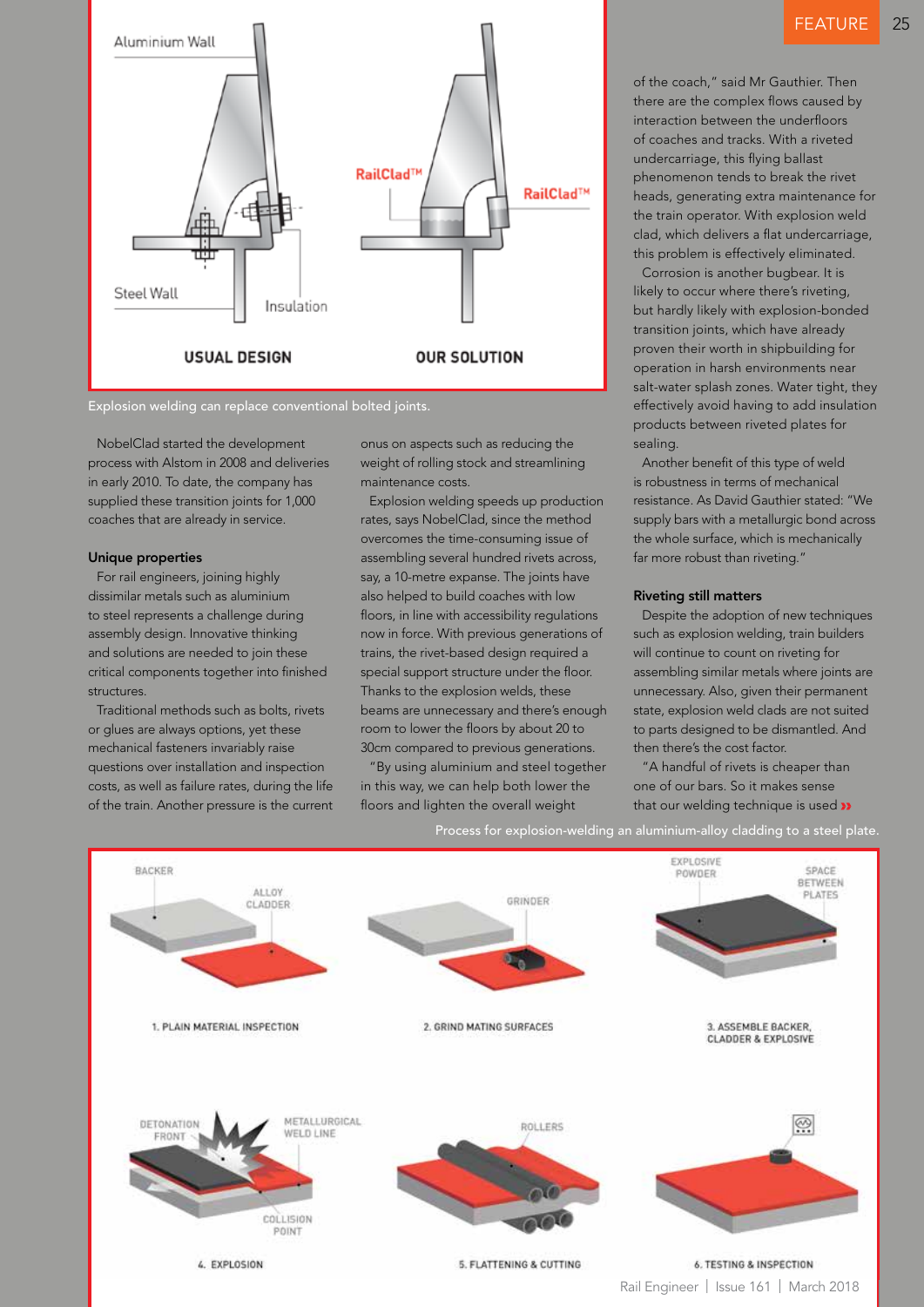

for applications whereby the benefits justify the extra investment," David commented. At the same time, while the explosion-welded part may cost more upfront, it allows simpler and smarter design and will enable savings over the service life of the train.

Here Mike Blakely, NobelClad's Global Director of Business Development, picked up the thread. "I think a lack of awareness may give rise to the perception of explosion welding being an expensive alternative to riveting. But, once people understand the cost benefits to be gained, like faster production rates in the factory, lighter trains so less energy consumed when in service, they realise it is a viable solution over the long term."

As is obvious from the name, explosion welding is still a form of welding. The process therefore has to conform with the stringent standards governing welded parts for rolling stock. NobelClad's existing RailClad products are certified to EN 15085 'Welding of Railway Vehicles and Components (CWRVC) Class 1' and EN 3834-2:2005 'Quality requirements for fusion welding of metallic materials'.

### Trending and driving forces

In 2017, NobelClad saw growing interest in its explosion-welding solution and was contacted by all the European rolling stock builders. The company believes that using hybrid aluminium-steel structures is becoming a significant trend in rail.

One of the drivers behind this innovation could be the Shift2Rail Joint Undertaking. Running from 2014-2020, this European public-private partnership is coordinating research activities with a view to driving innovation in the rail sector.

Given the pressing need to upgrade and maintain Europe's railway networks, Shift2Rail has identified reducing axle

loads as one solution for extending the life of rail and track. Consequently, as train constructors explore ways and means of building ever-lighter trains, windows of opportunity (and engineering minds) are opening up to explosion-clad joints.

Efforts to reduce the weight of rolling stock are nothing new - manufacturers have been working on this challenge for years. What has changed is how they can achieve it. Taking a step back from the here and now, it is worthwhile remembering that trains were originally built in steel. Many constructors then switched to all-aluminium build around the 1980s, followed by a gradual return to steel for certain components.

SOURCE: unife.org

**OURCE: unite.org** 

Launched in 2014, Shift2Rail is a public-private partnership platform for cooperation designed to drive innovation in the years to come. Its founding members are the European Union plus eight representatives of the rail industry. Other parties have since ioined the initiative.

Shift2Rail activities are organised around the following five 'Innovation Programmes':

- » Cost-efficient & reliable trains, including high-capacity & -speed trains;
- » Advanced traffic management & control systems;
- » Cost-efficient & reliable high-capacity infrastructure;
- » IT solutions for attractive railway services;
- » Technologies for sustainable & attractive European freight.